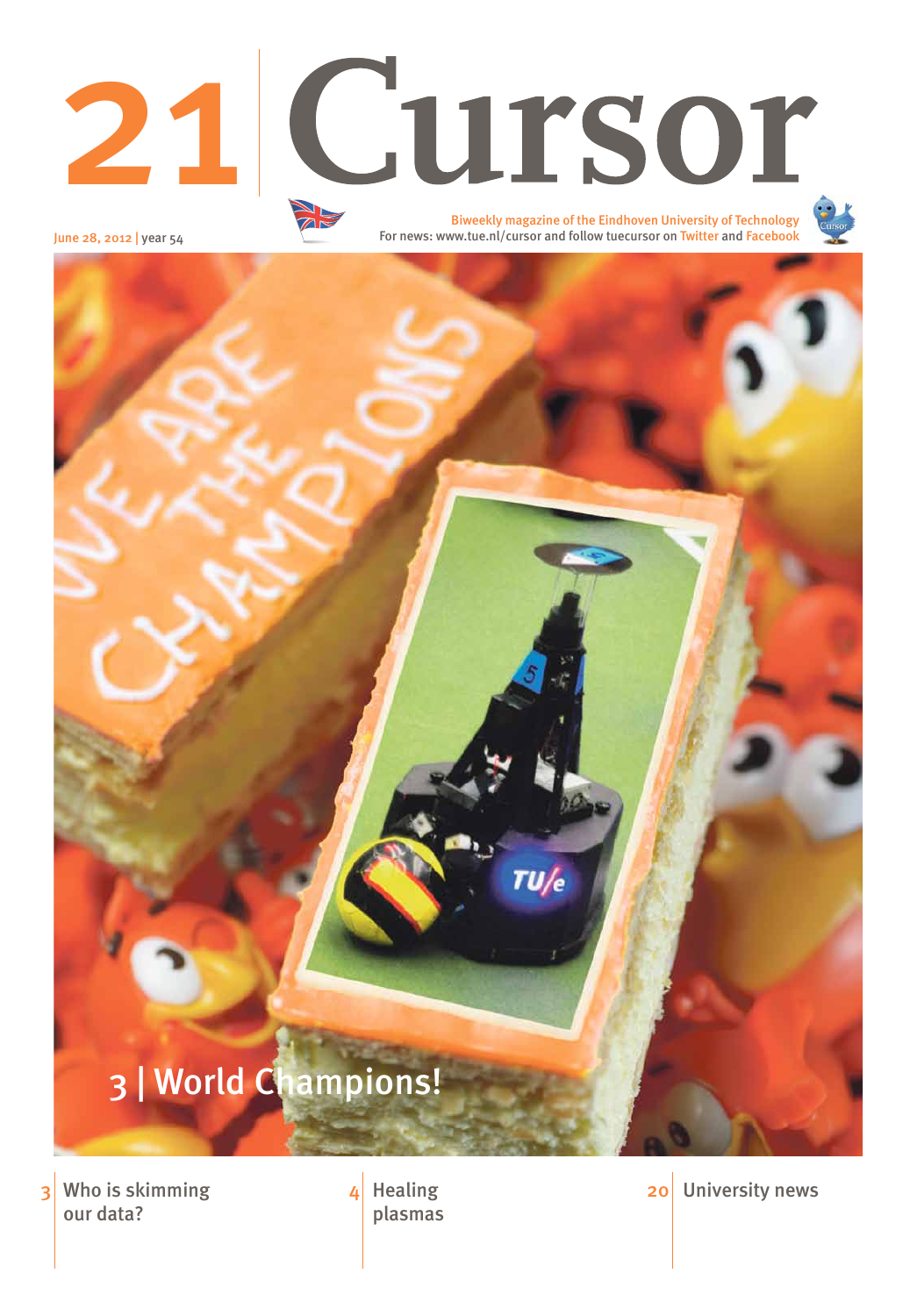# Rewwwind www.tue.nl/cursor

## 2 | For Starters June 28, 2012

## Colophon

**Editor in chief Han Konings**

**Executive editor**  Brigit Span

**Editorial staff** Judith van Gaal Tom Jeltes | Science Frits van Otterdijk Norbine Schalij **Nicole Testerink**  Monique van de Ven

**Staff**  Herman Beijerinck Gerard Verhoogt Enith Vlooswijk

**Photography**  Rien Meulman Bart van Overbeeke

**Cover** Bart van Overbeeke

**Translation** Annemarie van Limpt

> **Layout** Natasha Franc

#### **Editorial board**

prof.dr. Cees Midden (voorzitter) prof.dr. Hans Niemantsverdriet Angela Stevens- van Gennip Thomas Reijnaerts (studentlid) Arold Roestenburg Anneliese Vermeulen-Adolfs (secretaris)

**Address editorial office**

TU/e, Laplace 0.40 5600 MB Eindhoven tel. 040 - 2474020, e-mail: cursor@tue.nl

**Cursor online** www.tue.nl/cursor

**Print** Janssen/Pers, Gennep

**Advertisement** Bureau Van Vliet BV tel. 023 - 5714745



**© 2012. All rights reserved. No part of this publication may be reproduced without prior consent of the editor-in-chief. The editorial staff reserves the right to alter submitted articles.**

25 June, 2012 - On Saturday, June 23, the soccer-playing TURTLEs of TU/e's Tech United team won the robot soccer

> This summer I will receive my Master's degree, so it's time to stop and look back for a moment. I decided to reread the motivation letter I had written as part of my TU/e application. I wasn't surprised to realize I have achieved all goals stated in that letter. I wanted to learn about modern control engineering by applying it at a major Dutch company, and I wanted to work with international colleagues. I did it all. However, the letter also revealed that studying he

world cup. In the final, the Eindhoven robots beat Iranian team MRL 4 to 1.



22 June, 2012 - The Eindhoven SmartGoals, a TU/e spinoff, will be launching the innovative soccer training system SmartGoals this week. The system works with three intelligent, wirelessly communicating pylons that indicate which wicket the

> anged me. I would describe this change by a single word - maturity. Indeed, I was a very

ball or player should pass through by means of lights. The SmartGoals are pretty high-tech, but they're very easy to use, for example for training reaction, reading the game, and technique.

15 June 2012 - Harry Roumen, TU/e's university secretary since 1988, received a Friend Medal from the city of Eindhoven at his farewell last Friday, June 15. Mayor Rob van Gijzel awarded the former secretary the (new) decoration in the Auditorium for Roumen's 'great merit to Eindhoven'.



#### **Soccer robots TU/e win world cup in Mexico**

#### **Spinoff TU/e launches SmartGoals**

#### **Eindhoven Friend Medal for Harry Roumen**

**Our Rewwwind feature provides you with snippets of last week's news. What happened online after the previous Cursor magazine was published?**

naïve young man with overrated expectations, oblivious to potential problems. Although I was ambitious and passionate, I didn't really apply any self-management and I wasn't very determined. This ignorance came at a price. Frustration, disappointment, despair, regret - all these and other strong emotions used to get me down daily. Fortunately, I was not alone during my journey. People at TU/e challenged me, but were supportive at the same time. Teachers and supervisors showed me alternative directions for my personal development. Colleagues shared their professional experience. Friends fed me with positive emotions and provided moral support. All these people activated my dormant abilities and helped me rediscover myself. This combination of pain and pleasure definitely matured me. And because of this newfound maturity I now approach my future more realistically, seeing both negative and positive aspects of any life project. Although I didn't mention this skill in my motivation letter as a main goal, I am very happy my time in Eindhoven has bestowed such an invaluable gift on me.

*Sultan Imangaliyev, from Kazakhstan, is a student of Systems & Control, Department of Mechanical Engineering. This is his last column. We are looking for a new columnist in the English section. Are you interested? Send us an e-mail: cursor@tue.nl*

# Clmn **Letter from the past**

Until ten years ago, TU/e students craving a warm meal went to the Mensa (Latin for table) located in the Bunker. Unfortunately, not even a proper redecoration back in 1998 - or makeover, as we'd call it today - was to save the student facility. In early 2002,

the Executive Board pulled the plug, ending the resident cafeteria's era in the characteristic building at the Kennedylaan.

The three social associations ESC, SSRE and Demos are still housed in the Bunker, and in 2007 all cultural associations found shelter there, too. In 2013, ESC will be leaving the building for a historical edifice in the city center's Ten Hagestraat. SSRE is also looking for a suitable location in the city center. Today, students can get their warm afternoon and evening meals at the Auditorium, where they can choose from several dishes. It's especially foreign students and PhD students who opt for our meals, and unfortunately for most of them, Dutch cooking proves an acquired taste. (HK)



#### **Warm meal 1984 versus 2012**







#### **Champs**

World cup finals were starting to become a bit of traumatic experience for our dribbling little robots, but last weekend they finally hit the jackpot. Their Iranian nemesis MRL - an acronym for the highly imaginative team name Mechatronic Research Laboratory didn't stand a chance and lost 4 to 1. Time to pop corks and bring out the

#### **Vacation fever**

So here it is, the very last edition of Cursor before the summer break. Our plans are set already: we'll be grabbing a few weeks of sun here and there, but other than that, we'll be grinding away at the new website that will be launched at the start of the new academic year. Until then, we'll be updating you on all the latest news at **www.cursor.nl**, of course. For me, the summer break marks the end of my temporary editorship. I've really enjoyed combing campus in search of great stories, but in September Judith will happily take over again.



flowers. It was time for our heroes of flesh and blood and of bolts and screws to be hailed at Eindhoven's city hall. The event received quite the media attention: our public relations officer's calculation on the back of a case of cigars proved that no less than 4.2 million people saw at least part of the Mexico-City event on TV. It's good to hear, especially thinking about all the free publicity that pesky Delft sun buggy receives every time it goes cross-

country down under.

I couldn't resist googling our beaten opponent. It was striking to find out MRL uses their research results for the construction of rescue robots that can be used after earthquakes. There's no need for those in the Low Countries. We need robots to help curb our healthcare costs in the future. Playing soccer will be out of the question by then.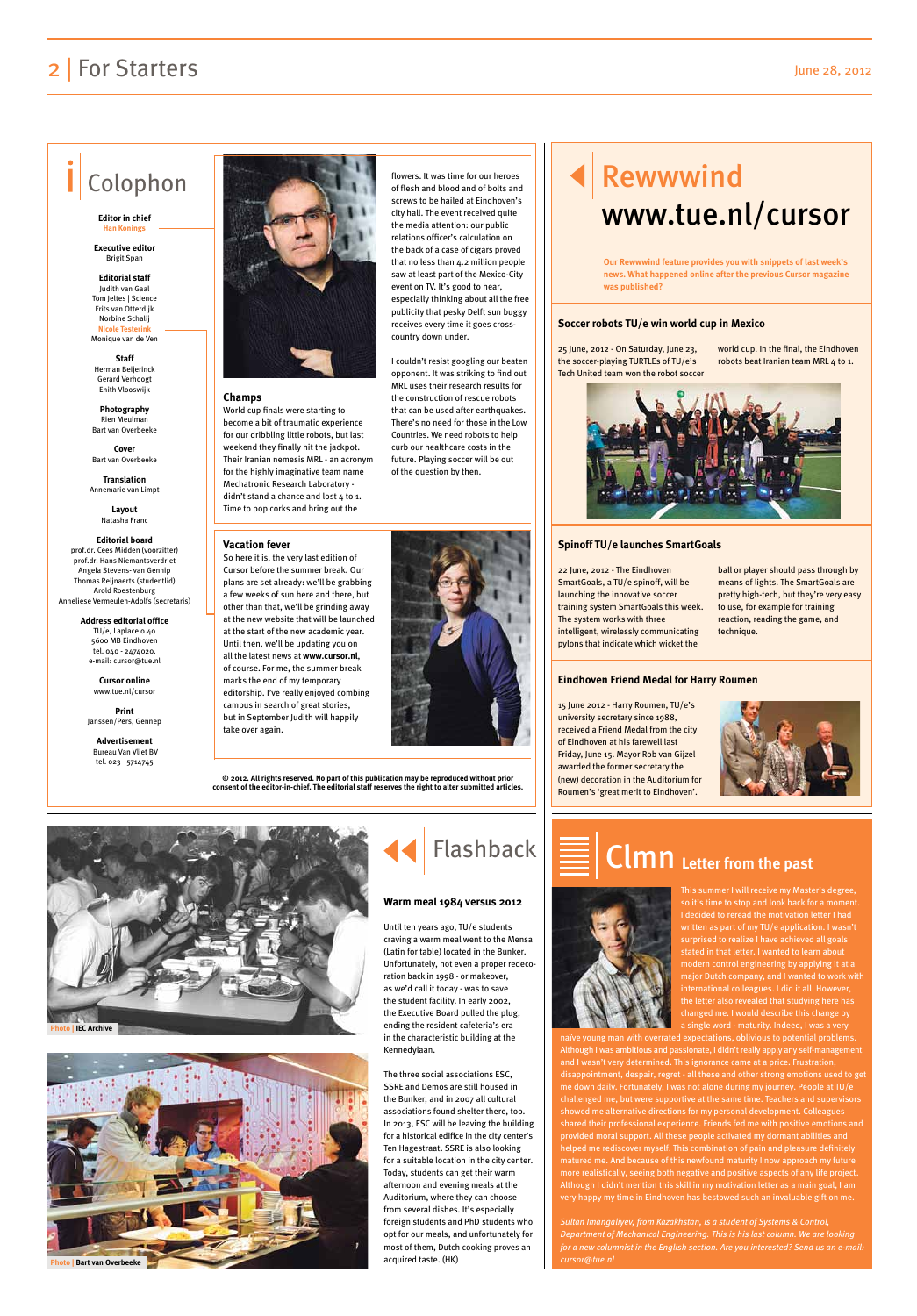## For Starters | 3

# Should TU/e switch to GoogleApps as well?

**Last week, half of all Dutch universities switched from Microsoft to GoogleApps. TU/e decided against that and kept e-mail, planners, and word processing stored on local servers rather than the cloud for now. Main concern is the security guarantee. After all, how can we be sure that somewhere in the US people won't be skimming our data? Still, does security outweigh the Google system's benefits? And is TU/e population even worried about their data being jeopardized?**

"I think it's wise to wait a while before switching to GoogleApps. We need to know exactly what we're signing up for first", says an outspoken Jan Smits, full professor of Law & Technology. As an expert in the field of international data traffic, he has his eye on this affair. On top of that, Smits is part of a group that's working on TU/e's digital visibility.

"Our current mail server stores its data locally, meaning we have control. Google, on the other hand, stores our data wherever there's free space. We don't really have a say in that. However, the root of the problem lies with the US government. They have the right to inspect international documents. Should an institution like the CIA demand access to certain Google documents, they have to oblige. And they won't be letting you know, either…" "There are many plus sides to using GoogleApps, of course. It's very attractive financially, for example. I'm sure for many universities that aspect played a major part in making the switch. What's more, you can log in anywhere and you have access to all of your data, all the time; everything is synchronized. It's really convenient, of course, but the reason the system runs so smoothly is because we have

no control over it whatsoever. If for any reason they decide to pull the plug, we'd be offline completely and have lost everything.

Still, security remains my main concern. A lot of information about us is stored, more than we know. Imagine an Iraqi scientist at TU/e asking his students to do an assignment on the Sharia - the religious law of Islam - and receiving all papers through e-mail. I don't think he'd be entering the US smoothly after that. But the same goes for normal students who use Dropbox or Hotmail; they too leave a digital footprint. These are terrifying developments. On top of that, many e-mail inboxes contain legal junk. Students tend to do things they're not supposed to do: hacking and downloading torrent files for example, during which

you're also uploading illegally. All of that is stored, and you should know that IT does not forget." "I don't feel it's a hot topic within the TU/e community. It's a complex problem that's hard to influence on your own. The effects of technological developments are usually overestimated in the short run, but underestimated in the long run. That's exactly the paradox we're facing right now. GoogleApps may seem great now, but we should think about the future as well: do we want to depend on others and lose control of our data? Google doesn't care whether or not TU/e is in. Only then will they have to start thinking about their reputation

if all universities in Western Europe refuse to participate: 'Academic freedom isn't safe with Google, apparently?' So, it's a good thing we find out how GoogleApps works exactly first. Of course, TU/e will never beat a giant like Google, but should we be facing each other in the future, it's a good thing we'll have kept our wits about us." (NT)



Prof.mr.dr. Jan Smits, full professor of Law & Technology, Department of IE&IS



**Jan Smits. Archive photo | Bart van Overbeeke**

## We are the champions

For the World RoboCup, a group of **35Tech United people** traveled to Mexico, where a total of 45 countries were to compete in various leagues. **3 TURTLEs** made the trip stored in carry-on luggage, but the other soccer robots, care robot AMIGO, and humanoid TUlip already arrived prior to the team, after a **30-day** boat trip.

In the past years, TU/e's team Tech United came in second place **4times** at the world cup. In Mexico, they finally managed to win the competition by beating Iran **4** to **1**. In total, the soccer robots played **10games** during the world cup, scoring a total of **36goals**. The soccer robots committed **2fouls** and suffered **4injuries**. Care robot AMIGO reached **7th place** in the @Home competition. Tulip came in **4th** in the Humanoid League. (MvdV)

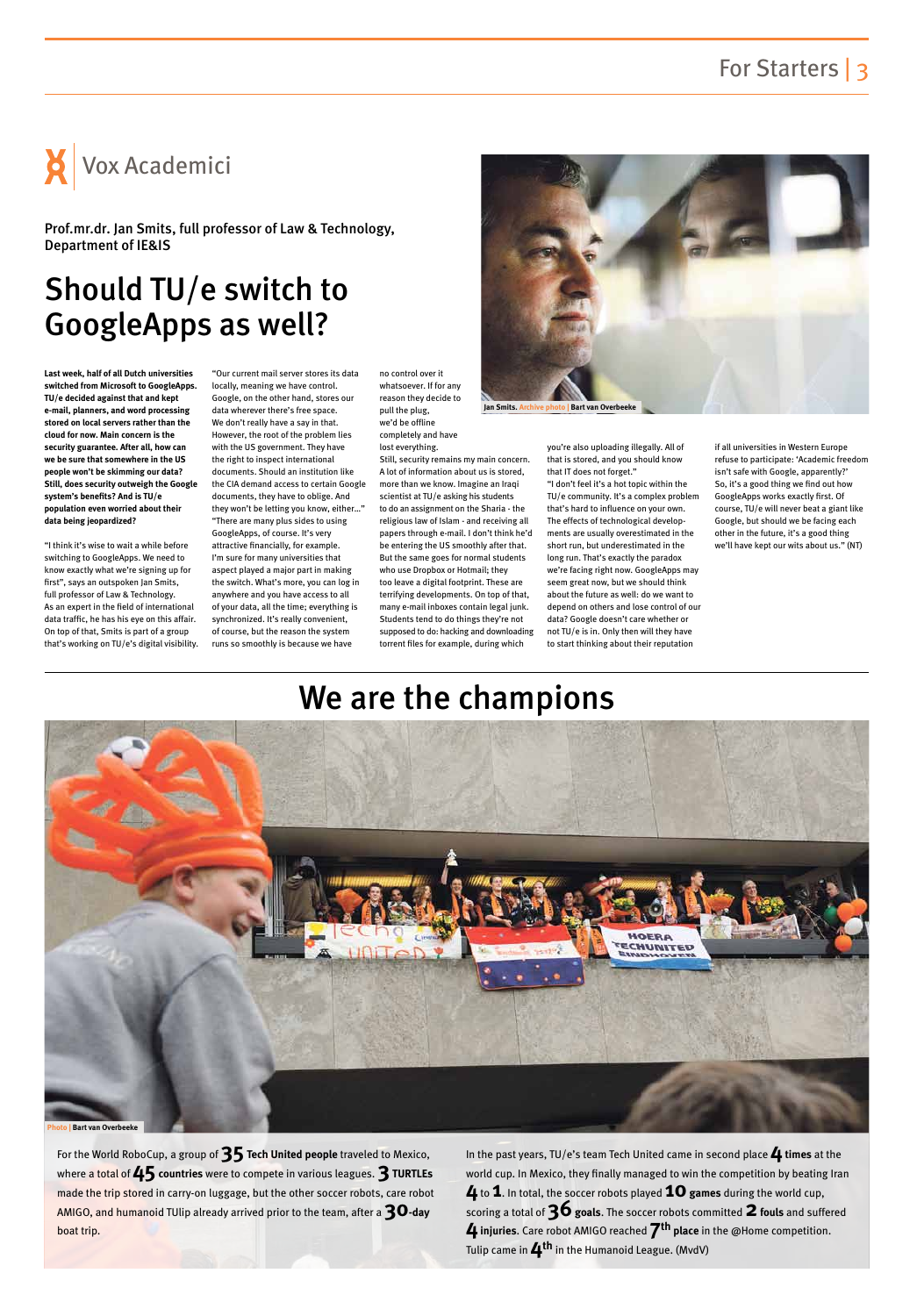# 4 | Zoom in June 28, 2012